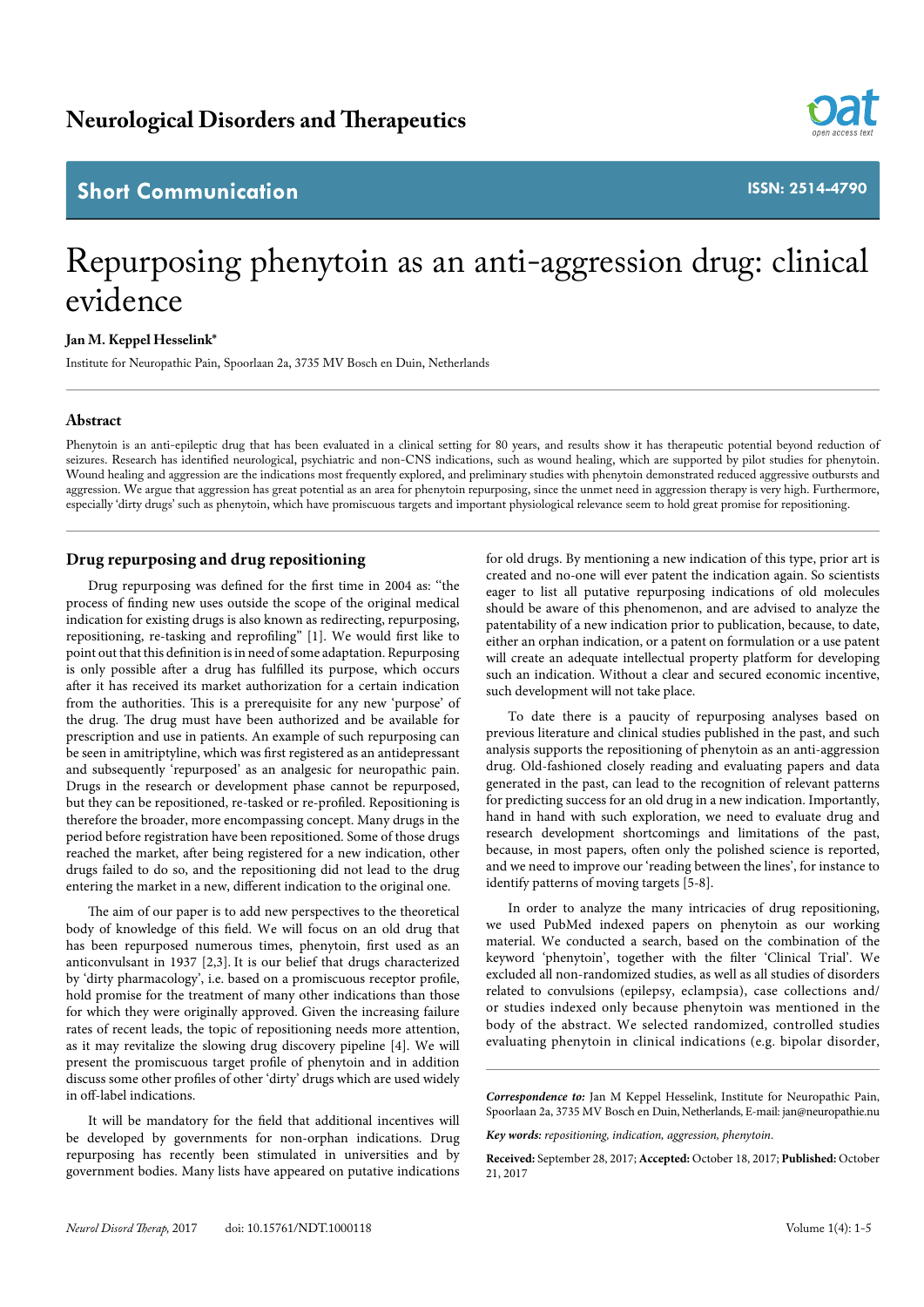schizophrenia, pain), or states related to clinical indications (aggression, irritability, anxiety).

#### **Phenytoin: a multi-purpose drug?**

In total, 883 papers were indexed in PubMed, based on the combined keyword search 'phenytoin', together with the filter 'Clinical Trial'. The distribution of the papers is shown in figure 1.

In total, 43 PubMed studies met the selection criteria and are included in this analysis (table 1).

Certainly, the (off-label) indications listed in table 1 support the thesis that phenytoin is a potential multi-purpose drug. Two indications are frequently mentioned: aggression and wound healing. We will explore aggression as an example of phenytoin's repurposing potential, as this is currently an area with high unmet treatment needs. Wound healing will be discussed in a separate paper to be published elsewhere.

## **Aggression and phenytoin' mechanism of action: a good match?**

As aggression and irritability are symptoms, and symptoms are perhaps more closely linked to a defined pathogenesis compared with syndromes (depression, schizophrenia), we feel we also need to address such a shift from disease or syndrome to symptom clusters when considering drug repurposing. Aggression is an example of this. No drug has been approved yet by the European EMA or U.S. Food and Drug Administration for such use. It might very well be that the pathogenesis of symptoms like aggression and irritability are much more closely linked to biochemical targets than syndromes or indications such as bipolar disorder or schizophrenia. In the case of aggression, we will outline the relevance of especially the sodium channels in the pathogenesis, which is clearly the target of phenytoin.

In 2009, it was pointed out that treatment studies on impulsive aggression using anticonvulsants have supported the role of the sodium channel blockers as well as GABA-related agonists [50]. Conventional anticonvulsants are seen as particularly effective in treating "impulsive aggressive" behavior [51]. Relevant literature characterizing phenytoin's full potential as an ion-channel blocking compound is not easy to find, as most physiological and pharmacological studies of this old compound were conducted in the period before the recognition of the existence of an entire family of sodium channels [3]. There are, however, a number of papers in this field and the data presented in those papers support phenytoin as an unspecific and broad acting sodium channel blocker [3]. This is of great relevance for its putative action as an anti-aggression compound, as phenytoin reduces the amplitude of the sodium dependent action potential through its enhancement of





**Figure 1.** First studies based on the keyword phenytoin and the filter 'clinical trial' were published in 1966 (6 papers); the last study was an RCT on phenytoin in optic neuritis, published in 2016. The years 1985 and 1999 are highlighted as years with low respectively high output of papers, to illustrate the fluctuations in this figure.

steady-state inactivation. It is generally accepted that anticonvulsants such as phenytoin might reduce aggression by acting on the central nervous system and reducing neuronal hyper-excitability associated with aggression [52].

In the 1970s, phenytoin was already described as having GABAergic effects [53]. During excited states, such as in neuronal models stimulated via picrotoxin, a GABA, antagonist like phenytoin has a strong suppressive effect on the spontaneous hyper-exciting excitatory postsynaptic currents [54]. The responses of neurons to GABA can also be potentiated by phenytoin [55,56]. The affinity of phenytoin to the GABA, receptor is in the nanomolar range [57]. Furthermore, sodium channels, calcium channels, serotonin and glutamate are often mentioned as factors that play a role in the pathogenesis of aggression [58-61]. Phenytoin has been also documented as inhibiting calcium channels, glutamate release and, acting as an anti-aggressive compound in a low serotonin aggression animal model [62]. Recently elevations of plasma inflammatory markers have been reported in Intermittent Explosive Disorder compared with control [63]. Compounds without anti-inflammatory mechanisms of action, such as fluoxetine nor divalproex tested versus placebo did not influence the aggression [64]. Interestingly, neuro-inflammation is increasingly seen as a pathogenic factor in aggression-lined disorders, such as bipolar disorders [65-66]. Phenytoin seems to inhibit overactive glia and has such anti-inflammatory activity [67]. Phenytoin clearly is a drug with promiscuity for a great number of target: sodium channels and L-type calcium channel, with gaba-ergic and anti-inflammatory activity and especially this may support the repositioning of phenytoin in indications such as aggression and wound-healing. A coherent theory can therefore be conceptualized as to why phenytoin would act as an aggression-inhibitor based on the pathogenesis of aggression and the mechanisms of action of phenytoin. This would lead to more clarity than the usual relationship sought between aggression as a part of a disease entity and the mechanism of action of the drug (Outstanding Questions).

# **Dirty drugs: drugs with enriched pharmacology for repositioning**

There are two main factors contributing to increasing the chances for drugs to be repositioned: the drug's pharmacological profile at the receptor level and the impact of the excitated or inhibited biological system by the drug on key physiological functions. Of course the influence of both factors on the pathogenesis of diseases is not always easy to dissect. Phenytoin was identified by a lay person, the Wall street icon Jack Dreyfus (1913-2009), as a multipurpose drug after he successfully used the drug in the late 50s of last century for the treatment of depression. In the section above we discussed its 'dirty' pharmacological profile, influencing a great number of ionchannels (various sodium and calcium channels), the gabaergic and glutaminergic systems and inflammation pathways. It is clear that the many off-label indications for phenytoin, as listed in table 1, cannot be explained by one mechanism only, for instance its blocking effect of the NaV 1.7 sodium channel. The fact that phenytoin influences a number of physiological systems via its promiscuous profile explains its tentative efficacy in a great variety of indications, from aggression and bipolar disorders to wound healing. There are many examples of promiscuous compounds with a very broad activity profile. Palmitoylethanolamide is an autacoid with high affinity for the PPARalpha receptor, and influencing many down-stream targets [68]. This compound was initially positioned as flu prophylaxis and treatment (in the 70s of last century), later as a mast-cell inhibitor (since the 90s),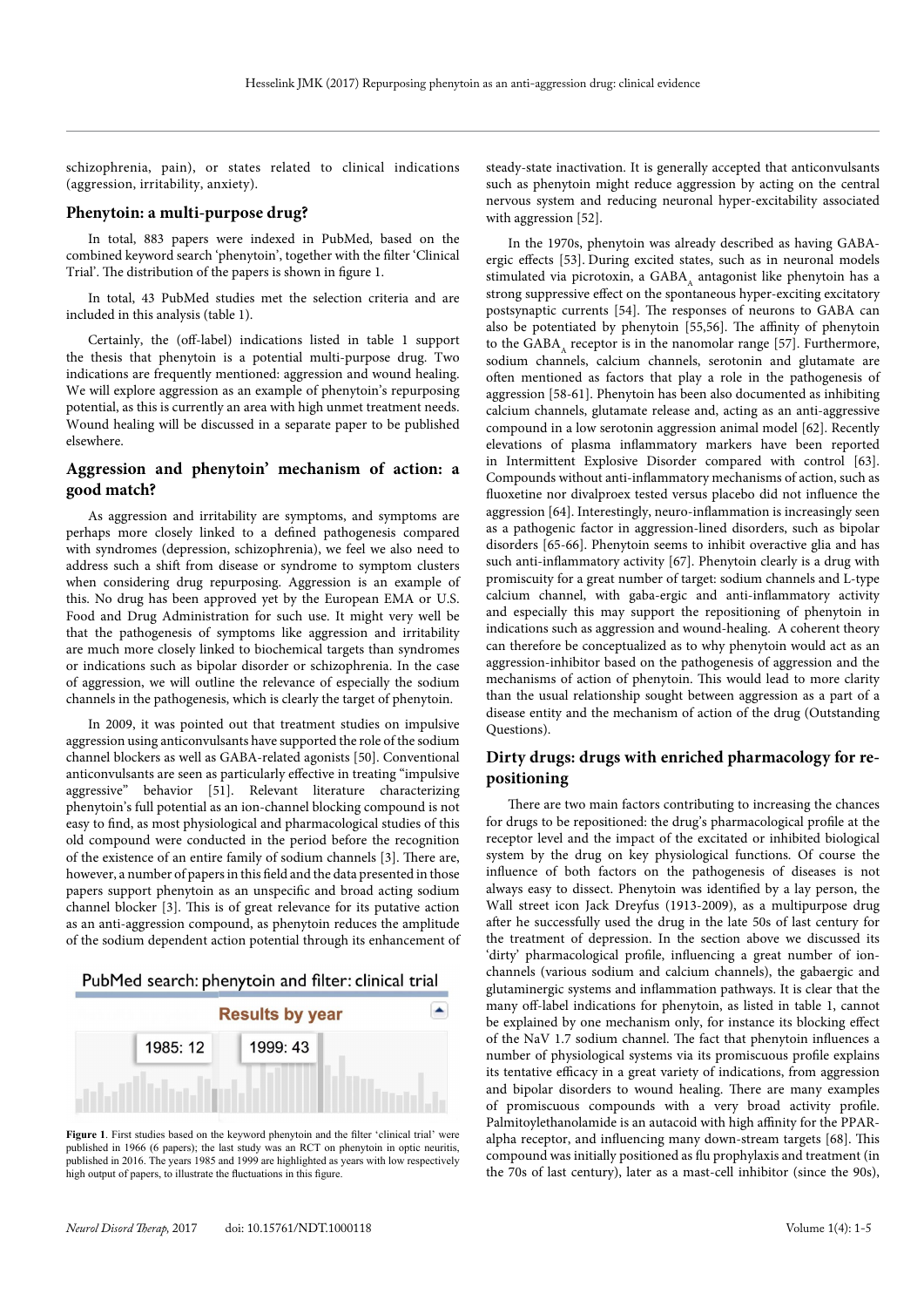| <b>Indication</b>                     | Year | Design                   | $N=$                     |
|---------------------------------------|------|--------------------------|--------------------------|
| Optic neuritis [9]                    | 2016 | RCT, placebo             | 86                       |
| Mucositis [10]                        | 2015 | RCT, placebo             | 16                       |
| Wound healing [11]                    | 2015 | RCT, comparator          | 60                       |
| Memory impairment [12]                | 2013 | RCT, placebo, crossover  | 17                       |
| Wound healing [13]                    | 2011 | RCT, placebo             | 65                       |
| Vitiligo [14]                         | 2011 | RCT, placebo             | 20                       |
| Wound healing [15]                    | 2007 | RCT, placebo             | 28                       |
| Depression [16]                       | 2006 | RCT, placebo             | 25                       |
| Depression [17]                       | 2005 | RCT, comparator          | 33                       |
| Aggression [18]                       | 2005 | RCT, placebo             | 29                       |
| Wound healing [19]                    | 2004 | RCT, placebo             | 45                       |
| Wound healing [20]                    | 2004 | RCT, placebo, comparator | 172                      |
| Bipolar disorder [21]                 | 2003 | RCT, crossover           | 23                       |
| Wound healing [22]                    | 2003 | RCT, comparator          | 102                      |
| Wound healing [23]                    | 2001 | RCT, placebo             | 57                       |
| Impulsivity [24]                      | 2001 | RCT, placebo             | 46                       |
| Bipolar disorder [25]                 | 2000 | RCT, placebo             | 39                       |
| Pain [26]                             | 1998 | RCT, placebo             | 12                       |
| Aggression [27]                       | 1997 | RCT, placebo, crossover  | 60                       |
| Cocaine abuse [28]                    | 1996 | RCT, placebo             | 44                       |
| Cholesterol <sup>[29]</sup>           | 1995 | RCT, placebo             | 41                       |
| Rheumatoid arthritis [30]             | 1995 | RCT, placebo             | 130                      |
| Dystrophic epidermolysis bullosa [31] | 1992 | RCT, placebo, crossover  | 22                       |
| Cholesterol <sup>[32]</sup>           | 1992 | RCT, placebo             | 35                       |
| Suxamethonium-induced myalgia [33]    | 1992 | RCT, comparator          | 60                       |
| Cancer pain [34]                      | 1992 | RCT, comparator          | 75                       |
| Aggression [35]                       | 1991 | RCT, crossover           | 19                       |
| Motion sickness [36]                  | 1990 | RCT, crossover           | $\overline{7}$           |
| Enuresis nocturna [37]                | 1989 | <b>RCT</b>               | 100                      |
| IBS [38]                              | 1983 | RCT, crossover           | $\overline{?}$           |
| Mountain sickness [39]                | 1986 | RCT, placebo             | 21                       |
| Diabetic neuropathy [40]              | 1978 | <b>RCT</b>               | $\overline{\mathcal{C}}$ |
| Diabetic neuropathy [41]              | 1977 | RCT, placebo             | 10                       |
| Arrhythmia <sup>[32]</sup>            | 1975 | RCT, comparator          | 81                       |
| Binge eating [43]                     | 1975 | RCT, placebo             | 20                       |
| Angina pectoris [44]                  | 1974 | RCT, crossover, placebo  | 16                       |
| Schizophrenia [45]                    | 1974 | RCT, placebo             | 66                       |
| Anxiety, hostility [46]               | 1973 | RCT, placebo             | 42                       |
| IBS [47]                              | 1973 | RCT, crossover           | 14                       |
| Psychoneurotism [48]                  | 1972 | RCT, comparator          | 80                       |
| Anxiety, anger, irritability [49]     | 1970 | RCT, crossover           | 15                       |

| <b>Table 1.</b> All clinical trials of phenytoin in non-convulsion indications that comply with the inclusion criteria. |  |  |  |
|-------------------------------------------------------------------------------------------------------------------------|--|--|--|
|-------------------------------------------------------------------------------------------------------------------------|--|--|--|

but has been found to be effective in many chronic pain states, such as neuropathic pain, menstrual pain and central neuropathic pain in multiple sclerosis, in chronic dermatitis and glaucoma. It has also found to be effective in a great variety of models: Alzheimer, Parkinson, depression, anxiety, renal inflammation, inflammatory bowel disorders and pelvic syndrome. [68] This is the reason why the molecule has been characterized as a 'promiscuous' anti-inflammatory and analgesic molecule'. [69]

In figure 2 the two principles are depicted, giving rise to off-label use and defining the drug's repositioning potential.

# **Phenytoin in clinical trials: proof of its anti-aggressive action?**

Observations related to phenytoin's calming effect on mood, irritability, agitation and aggression can be found in the early history of phenytoin [70-71]. The following studies were all placebo-controlled and randomized but, in all studies, the method of analysis was in the completers only.



**Figure 2.** Compounds with a high potential for repositioning are either 'dirty', characterized by enriched pharmacology, such as phenytoin, or influence a key physiological system, such as the autacoid palmitoylethanolamide.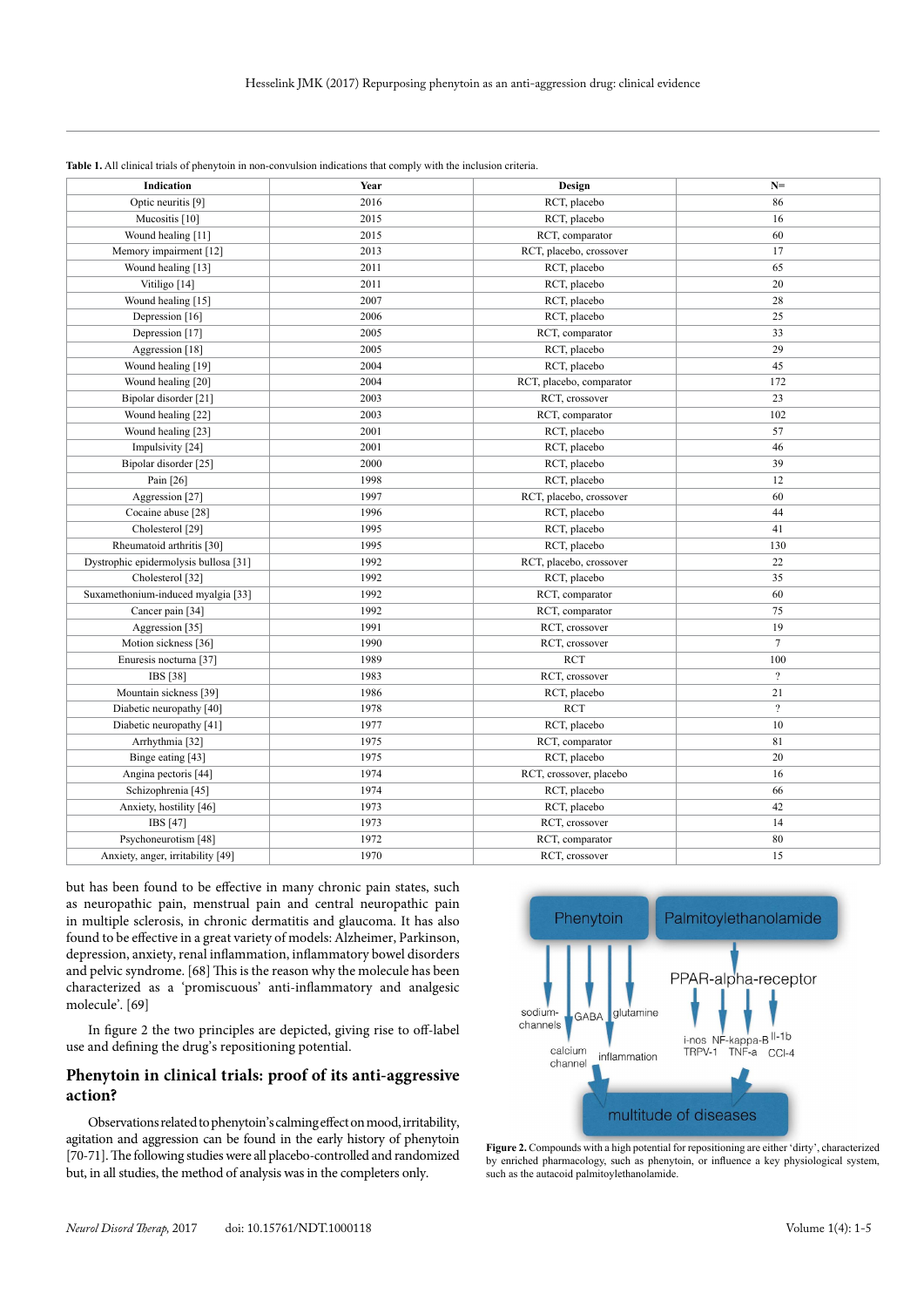Twenty-four violent male patients were included in the first study and sequential analysis was employed in a double-blind discontinuation study, so that all patients could be treated with phenytoin. Results indicated that phenytoin was markedly superior to the placebo reducing aggressive outbursts [72].

In 1991, Barratt et al reported the first dose-finding, randomized, placebo-controlled, crossover design in 13 inmates suffering from impulsive-aggressive behavior [35]. Volunteers were treated with a placebo, 100 mg and 300 mg phenytoin daily for four weeks, with a washout period of one week. Plasma levels during the 100 mg treatment period were around 1.1 microg/ml, and 300 mg phenytoin resulted in a level of 4.7 microg/ml. 300 mg phenytoin resulted in a significant reduction in the profile of mood state (POMS) scores for tension anxiety and depression-dejection, while it also reduced the frequency of aggressive acts.

In 1997, these findings were replicated in a double-blind, placebocontrolled crossover study in 60 inmates, who were administered 300 mg phenytoin daily or a placebo for six weeks, with a one-week washout period [27]. Aggression was measured using the Overt Aggression Scale (OAS) and via the POMS. Impulsive aggression was significantly reduced by phenytoin. Phenytoin levels of below 4 mg/ ml did not seem to reduce aggression, while a higher level, 5 mg/ml, did (based on frequency and intensity of aggressive acts). A surrogate endpoint, the P300 wave, also normalized under phenytoin treatment, as did tension-anxiety scores of the POMS.

In 2001, Matthew S. Stanford et al published the results of a placebo-controlled, crossover study in which the primary outcome measures were the OAS and the POMS [24]. An analysis was carried out on 23 completers suffering from an axis II disorder and scoring eight or more on the Irritability subscale of the Buss-Durkee Hostility Inventory. Treatment was carried out for six weeks with either a placebo or 100 mg phenytoin t.i.d. Aggressive behavior (outbursts) was reduced from 1.4/week to 1 with the placebo and 0.6 with phenytoin treatment  $(p<0.1)$ .

In 2005, Stanford and colleagues published the results of an eightweek double-blind, randomized, placebo-controlled, parallel groups design in 29 patients in which they compared a placebo to phenytoin, valproate and carbamazepine [51]. The primary efficacy parameter was the OAS. Baseline scores were around 4-5. All anticonvulsants reduced aggression significantly, but phenytoin seemed quicker in the onset of action and had a more consistent response.

In 2006, Houston and Stanford published the results of a 16-week, double-blind, placebo-controlled crossover design in 17 completers who underwent six weeks of treatment with phenytoin 300 mg/day (100 mg t.i.d.) or a placebo and a two-week washout phase. Unfortunately, the results were reported in a way that was difficult to understand, completers (17) versus non-completers (11) and responders (7) versus non-responders (10).

In 2011, all studies discussed above were implemented in a metaanalysis [73]. This analysis included all studies in the field evaluating anticonvulsants in aggression; a total of 10 studies were analyzed: four on phenytoin (although Barratt 1991 was not included), two on carbamazepine, two on valproate, one on lithium and one on leviracetam. The overall data supported the use of anticonvulsants in aggression, although the leviracetam study was negative, as was one valproate study. Phenytoin clearly scored the best out of all four anticonvulsants.

#### **Concluding comments and future perspectives**

Drug repositioning and repurposing will increase in importance and become an important inroad to expanding our therapeutic armamentarium. The case of phenytoin demonstrates the value of an old 'dirty' drug in modern times. We have demonstrated a great number of putative off-label indications for phenytoin since its first use in the clinic as an antiepileptic drug in 1937. There is a long tradition of observations and clinical pilot studies in aggression as a symptom, effectively treated by phenytoin. All observations and results of the pilot studies point in the same direction. Phenytoin in a low dose range (50% of its normal anticonvulsive dose), and supported by subclinical concentrations of phenytoin in the blood, consistently reduced the number of aggressive outbursts and aggressive scores on measurement scales. One meta-analysis and six controlled studies all documented the value and safety of phenytoin for this indication. Scoring scales were used to document aggressive behavior and, as we pointed out in the Outstanding Question Box, classical ethological approaches might lead to greater sensitivity and less variability and should be developed in the 21<sup>st</sup> century. A key question will be whether those data are reproducible. Professor Ioannidis' group recently published 'A manifesto for reproducible science' [74]. The authors list a number of threats to reproducible science, and some seem to apply to the papers discussed above such as low statistical power, analytical flexibility and data dredging.

Phenytoin has been evaluated in a clinical setting for 80 years and has an impressive track record of drug repurposing, as can be seen in Table 1. Innovations in the field of phenytoin and other old drugs with 'dirty pharmacology and promiscuous receptor profiles' are possible and need to be explored more intensely. As 'dirty' and 'promiscuous' are terms with a negative connotation. It might be recommendable to use instead the term 'drugs with enriched pharmacology'. Such class of drugs might have a great potential for repurposing. It has been a telling story that compounds with enriched pharmacology, such as haloperidol and clozapine have never been surpassed in efficacy by highly selective drugs.

#### **Conflict of interest**

The author is one of the patent holders of two patents related to repurposing of phenytoin: 'Topical phenytoin for use in the treatment of peripheral neuropathic pain' and 'Topical pharmaceutical composition containing phenytoin and a (co-) analgesic for the treatment of chronic pain'.

#### **References**

- 1. Ashburn TT, Thor KB (2004) Drug repositioning: identifying and developing new uses for existing drugs. *Nat Rev Drug Discov* 3: 673-683. [\[Crossref\]](http://www.ncbi.nlm.nih.gov/pubmed/15286734)
- 2. Putnam TJ, Merritt HH (1937) Experimental determination of the anticonvulsant properties of some phenyl derivatives. *Science* 85: 525-526. [\[Crossref\]](https://www.ncbi.nlm.nih.gov/pubmed/17750072)
- 3. Keppel Hesselink JM, Kopsky DJ (2017) Phenytoin: 80 years young, from epilepsy to breast cancer, a remarkable molecule with multiple modes of action. *J Neurol* 264: 1617-1621. [\[Crossref\]](https://www.ncbi.nlm.nih.gov/pubmed/28083647)
- 4. Issa NT, Byers SW, Dakshanamurthy S (2013) Drug repurposing: translational pharmacology, chemistry, computers and the clinic. *Curr Top Med Chem* 13: 2328- 2336. [\[Crossref\]](https://www.ncbi.nlm.nih.gov/pubmed/24059462)
- 5. Wilkinson GF, Pritchard K (2015) In vitro screening for drug repositioning. *J Biomol Screen* 20: 167-179. [\[Crossref\]](http://www.ncbi.nlm.nih.gov/pubmed/25527136)
- 6. Li J, Zheng S, Chen B, Butte AJ, Swamidass SJ, et al. (2016) A survey of current trends in computational drug repositioning. *Brief Bioinform* 17: 2-12. [\[Crossref\]](http://www.ncbi.nlm.nih.gov/pubmed/25832646)
- 7. Kharkar PS, Warrier S, Gaud RS (2014) Reverse docking: a powerful tool for drug repositioning and drug rescue. *Future Med Chem* 6: 333-342. [\[Crossref\]](http://www.ncbi.nlm.nih.gov/pubmed/24575968)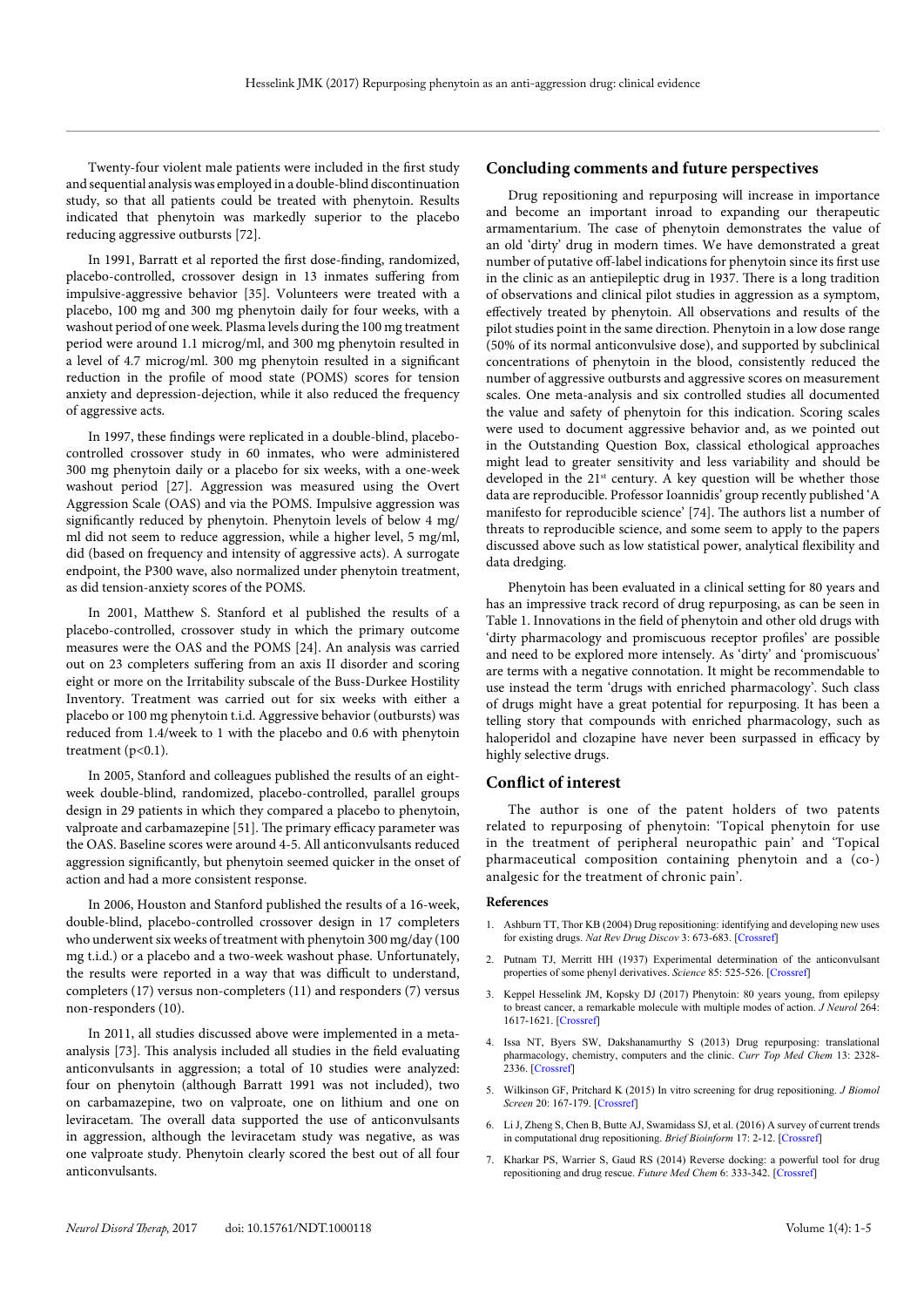- 8. Shameer K, Readhead B, Dudley JT (2015) Computational and experimental advances in drug repositioning for accelerated therapeutic stratification. *Curr Top Med Chem* 15: 5-20. [\[Crossref\]](https://www.ncbi.nlm.nih.gov/pubmed/25579574)
- 9. Raftopoulos R, Hickman SJ, Toosy A, Sharrack B, Mallik S, et al. (2016) Phenytoin for neuroprotection in patients with acute optic neuritis: a randomised, placebo-controlled, phase 2 trial. *Lancet Neurol* 15: 259-269. [\[Crossref\]](http://www.ncbi.nlm.nih.gov/pubmed/26822749)
- 10. Baharvand M, Hamian M1, Moosavizadeh MA, Mortazavi A, Ameri A (2015) Phenytoin mouthwash to treat cancer therapy-induced oral mucositis: A pilot study Primary neuroendocrine carcinoma of breast: A rare tumor. *Indian J Cancer* 52: 81-85. [\[Crossref\]](https://www.ncbi.nlm.nih.gov/pubmed/26837983)
- 11. Panahi Y, Izadi M, Sayyadi N, Rezaee R, Jonaidi-Jafari N, et al. (2015) A comparative trial of Aloe vera/olive oil combination cream versus phenytoin cream in the treatment of chronic wounds. *J Wound Care* 24: 459-60. [\[Crossref\]](https://www.ncbi.nlm.nih.gov/pubmed/26488737)
- 12. Brown E.S, Lu H, Denniston D, Uh J, Thomas BP, et al. (2013) A randomized, placebocontrolled proof-of-concept, crossover trial of phenytoin for hydrocortisone-induced declarative memory changes. *J Affect Disord* 150: 551-558. [\[Crossref\]](https://www.ncbi.nlm.nih.gov/pubmed/23453674)
- 13. Shaw J, Hughes CM, Lagan KM, Stevenson MR, Irwin CR, et al. (2011) The effect of topical phenytoin on healing in diabetic foot ulcers: a randomized controlled trial. *Diabet Med* 28: 1154-1157. [\[Crossref\]](http://www.ncbi.nlm.nih.gov/pubmed/21480976)
- 14. Bahmani M, Fallahzadeh MK, Jowkar F, Khalesi M, Bahri-Najafi R, et al. (2011) Can topical phenytoin augment the therapeutic efficacy of PUVA against vitiligo? A doubleblind, randomized, bilateral-comparison, placebo-controlled study*. J Dermatolog Treat* 22: 106-108. [\[Crossref\]](https://www.ncbi.nlm.nih.gov/pubmed/20443664)
- 15. Subbanna PK, Margaret Shanti FX, George J, Tharion G, Neelakantan N, et al. (2007) Topical phenytoin solution for treating pressure ulcers: a prospective, randomized, double-blind clinical trial. *Spinal Cord* 45: 739-743. [\[Crossref\]](http://www.ncbi.nlm.nih.gov/pubmed/17279096)
- 16. Shapira B, Nemets B, Trachtenberg A, Belmaker RH (2006) Phenytoin as an augmentation for SSRI failures: a small controlled study. *J Affect Disord* 96: 123-126. [\[Crossref\]](http://www.ncbi.nlm.nih.gov/pubmed/16814397)
- 17. Nemets B, Bersudsky Y, Belmaker RH (2005) Controlled double-blind trial of phenytoin vs. fluoxetine in major depressive disorder. *J Clin Psychiatry* 66: 586-590. [\[Crossref\]](http://www.ncbi.nlm.nih.gov/pubmed/15889944)
- 18. Stanford MS, Helfritz LE, Conklin SM, Villemarette-Pittman NR, Greve KW, et al. (2005) A comparison of anticonvulsants in the treatment of impulsive aggression. *Exp Clin Psychopharmacol* 13: 72-77. [\[Crossref\]](http://www.ncbi.nlm.nih.gov/pubmed/15727506)
- 19. Bhatia A (2004) Topical phenytoin suspension and normal saline in the treatment of leprosy trophic ulcers: a randomized, double-blind, comparative study. *J Dermatolog Treat* 15: 321-327.
- 20. Hollisaz MT, Hossein Khedmat, Fatemeh Yari (2004) A randomized clinical trial comparing hydrocolloid, phenytoin and simple dressings for the treatment of pressure ulcers [ISRCTN33429693]. *BMC Dermatol* 4: 1-18. [\[Crossref\]](https://www.ncbi.nlm.nih.gov/pmc/articles/PMC545970/)
- 21. Mishory A, Winokur M, Bersudsky Y (2003) Prophylactic effect of phenytoin in bipolar disorder: a controlled study. *Bipolar Disord* 5: 464-467. [\[Crossref\]](http://www.ncbi.nlm.nih.gov/pubmed/14636372)
- 22. Carneiro PM, Nyawawa ET (2003) Topical phenytoin versus EUSOL in the treatment of non-malignant chronic leg ulcers. *East Afr Med J* 80: 124-129. [\[Crossref\]](http://www.ncbi.nlm.nih.gov/pubmed/12762426)
- 23. Pai MR, Sitaraman N, Kotian MS (2001) Topical phenytoin in diabetic ulcers: a double blind controlled trial. *Indian J Med Sci* 55: 593-599. [\[Crossref\]](http://www.ncbi.nlm.nih.gov/pubmed/12508631)
- 24. Stanford MS, Houston RJ, Mathias CW, Greve KW, Villemarette-Pittman NR, et al. (2001) A double-blind placebo-controlled crossover study of phenytoin in individuals with impulsive aggression. Psychiatry Res. 103: 193-203. [\[Crossref\]](https://www.ncbi.nlm.nih.gov/pubmed/11549407)
- 25. Mishory A, Yaroslavsky Y, Bersudsky Y, Belmaker RH (2000) Phenytoin as an antimanic anticonvulsant: a controlled study. *Am J Psychiatry* 157: 463-465. [\[Crossref\]](http://www.ncbi.nlm.nih.gov/pubmed/10698828)
- 26. Webb J, Kamali F (1998) Analgesic effects of lamotrigine and phenytoin on coldinduced pain: a crossover placebo-controlled study in healthy volunteers. *Pain* 76: 357-363. [\[Crossref\]](https://www.ncbi.nlm.nih.gov/pubmed/9718254)
- 27. Barratt ES, Stanford MS, Felthous AR, Kent TA (1997) The effects of phenytoin on impulsive and premeditated aggression: a controlled study. *J Clin Psychopharmacol*  17: 341-349. [\[Crossref\]](http://www.ncbi.nlm.nih.gov/pubmed/9315984)
- 28. Crosby RD, Pearson VL, Eller C, Winegarden T, Graves NL (1996) Phenytoin in the treatment of cocaine abuse: a double-blind study. *Clin Pharmacol Ther* 59: 458-468. [\[Crossref\]](http://www.ncbi.nlm.nih.gov/pubmed/8612392)
- 29. Miller M, Burgan RG, Osterlund L, Segrest JP, Garber DW (1995) A prospective, randomized trial of phenytoin in nonepileptic subjects with reduced HDL cholesterol. *Arterioscler Thromb Vasc Biol* 15: 2151-2156. [\[Crossref\]](https://www.ncbi.nlm.nih.gov/pubmed/7489236)
- 30. Rao UR, Naidu MU, Kumar TR, Shobha U, Askar MA, et al. (1995) Comparison of phenytoin with auranofin and chloroquine in rheumatoid arthritis--a double blind study. *J Rheumatol* 22: 1235-1240. [\[Crossref\]](http://www.ncbi.nlm.nih.gov/pubmed/7562751)
- 31. Caldwell-Brown D, Stern RS, Lin AN, Carter DM (1992) Lack of efficacy of phenytoin in recessive dystrophic epidermolysis bullosa. Epidermolysis Bullosa Study Group. *N Engl J Med* 327: 163-167. [\[Crossref\]](http://www.ncbi.nlm.nih.gov/pubmed/7562751)
- 32. McKenney JM, Petrizzi KS, Briggs GC, Wright JT Jr. (1992) The effect of low-dose phenytoin on high-density lipoprotein cholesterol. *Pharmacotherapy* 12: 183-188. [\[Crossref\]](https://www.ncbi.nlm.nih.gov/pubmed/1608850)
- 33. Hatta V, Saxena A, Kaul HL (1992) Phenytoin reduces suxamethonium-induced myalgia. *Anaesthesia* 47: 664-667. [\[Crossref\]](https://www.ncbi.nlm.nih.gov/pubmed/1519714)
- 34. Yajnik S, Singh GP, Singh G, Kumar M (1992) Phenytoin as a coanalgesic in cancer pain. *J Pain Symptom Manage* 7: 209-213. [\[Crossref\]](http://www.ncbi.nlm.nih.gov/pubmed/1517643)
- 35. Barratt ES, Kent TA, Bryant SG, Felthous AR (1991) A controlled trial of phenytoin in impulsive aggression. *J Clin Psychopharmacol* 11: 388-389. [\[Crossref\]](http://www.ncbi.nlm.nih.gov/pubmed/1770157)
- 36. Chelen W1, Kabrisky M, Hatsell C, Morales R, Fix E, et al. (1990) Use of phenytoin in the prevention of motion sickness. *Aviat Space Environ Med* 61: 1022-1025. [\[Crossref\]](http://www.ncbi.nlm.nih.gov/pubmed/2256875)
- 37. Khosroshahi HE, Bozkurt V, Sadikoğlu N, Atakan C (1989) Treatment of nocturnal enuresis: a placebo-controlled trial with piracetam, diphenylhydantoin and psychotherapy. *Turk J Pediatr* 31: 215-220. [\[Crossref\]](https://www.ncbi.nlm.nih.gov/pubmed/2485986)
- 38. Chadda VS (1983) A double blind crossover study of diphenylhydantoin in irritable bowel syndrome. *J Assoc Physicians India* 31: 425-427.
- 39. Wohns RN, Colpitts M, Clement T, Karuza A, Blackett WB, et al. (1986) Phenytoin and acute mountain sickness on Mount Everest. *Am J Med* 80: 32-36. [\[Crossref\]](http://www.ncbi.nlm.nih.gov/pubmed/3510539)
- 40. Chadda VS, Mathur MS (1978) Double blind study of the effects of diphenylhydantoin sodium on diabetic neuropathy. *J Assoc Physicians India* 26: 403-406. [\[Crossref\]](https://www.ncbi.nlm.nih.gov/pubmed/365857)
- 41. Saudek CD, Werns S, Reidenberg MM (1977) Phenytoin in the treatment of diabetic symmetrical polyneuropathy. *Clin Pharmacol Ther* 22: 196-199. [\[Crossref\]](http://www.ncbi.nlm.nih.gov/pubmed/328209)
- 42. Karlsson E (1975) Procainamide and phenytoin. Comparative study of their antiarrhythmic effects at apparent therapeutic plasma levels. *Br Heart J* 37: 731-740. [\[Crossref\]](https://www.ncbi.nlm.nih.gov/pmc/articles/PMC482865/)
- 43. Wermuth BM, Davis KL, Hollister LE, Stunkard AJ (1977) Phenytoin treatment of the binge-eating syndrome. *Am J Psychiatry* 134: 1249-1253. [\[Crossref\]](http://www.ncbi.nlm.nih.gov/pubmed/333952)
- 44. Taylor CR (1974) Double-blind crossover study of diphenylhydantoin in angina pectoris. *Chest* 66: 422-427. [\[Crossref\]](http://www.ncbi.nlm.nih.gov/pubmed/4213041)
- 45. Simopoulos AM, Pinto A, Uhlenhuth EH, McGee JJ, DeRosa ER (1974) Diphenylhydantoin effectiveness in the treatment of chronic schizophrenics. A doubleblind controlled study with a placebo. *Arch Gen Psychiatry* 30: 106-111. [\[Crossref\]](https://www.ncbi.nlm.nih.gov/pubmed/4587066)
- 46. Gottschalk LA, Covi L, Uliana R, Bates DE (1973) Effects of diphenylhydantoin on anxiety and hostility in institutionalized prisoners. *Compr Psychiatry* 14: 503-511. [\[Crossref\]](https://www.ncbi.nlm.nih.gov/pubmed/4587507)
- 47. Greenbaum DS, Ferguson RK, Kater LA, Kuiper DH, Rosen LW (1973) A controlled therapeutic study of the irritable-bowel syndrome: effect of diphenylhydantoin. *N Engl J Med* 288: 13-16. [\[Crossref\]](http://www.ncbi.nlm.nih.gov/pubmed/4564720)
- 48. Uhlenhuth EH, Stephens JH, Dim BH, Covi L, (1972) Diphenylhydantoin and phenobarbital in the relief of psychoneurotic symptoms. A controlled comparison. Psychopharmacologia 27: 67-84. [\[Crossref\]](https://www.ncbi.nlm.nih.gov/pubmed/4562952)
- 49. Stephens JH, Shaffer JW (1970) A controlled study of the effects of diphenylhydantoin on anxiety, irritability, and anger in neurotic outpatients. *Psychopharmacologia* 17: 169-181. [\[Crossref\]](https://www.ncbi.nlm.nih.gov/pubmed/4392689)
- 50. Stanford MS, Anderson NE, Lake SL, Baldridge RM (2009) Pharmacologic treatment of impulsive aggression with antiepileptic drugs. *Curr Treat Options Neurol* 11: 383- 390. [\[Crossref\]](https://www.ncbi.nlm.nih.gov/pubmed/19744405)
- 51. Stanford MS, Helfritz LE, Conklin SM, Villemarette-Pittman NR, Greve KW (2005) A Comparison of Anticonvulsants in the Treatment of Impulsive Aggression. *Exp Clin Psychopharmacol* 13: 72-77. [\[Crossref\]](https://www.ncbi.nlm.nih.gov/pubmed/15727506)
- 52. Huband N, Ferriter M, Nathan R, Jones H (2010) Antiepileptics for aggression and associated impulsivity. *Cochrane Database Syst Rev* CD003499. [\[Crossref\]](http://www.ncbi.nlm.nih.gov/pubmed/20166067)
- 53. Deisz RA, Lux HD (1977) Diphenylhydantoin prolongs postsynaptic inhibition and iontophoretic GABA action in the crayfish stretch receptor. *Neurosci Lett* 5: 199-203. [\[Crossref\]](https://www.ncbi.nlm.nih.gov/pubmed/19604994)
- 54. Chou MY1, Lee CY2, Liou HH3, Pan CY4 (2014) Phenytoin attenuates the hyperexciting neurotransmission in cultured embryonic cortical neurons. *Neuropharmacology*  83: 54-61. [\[Crossref\]](http://www.ncbi.nlm.nih.gov/pubmed/24721626)